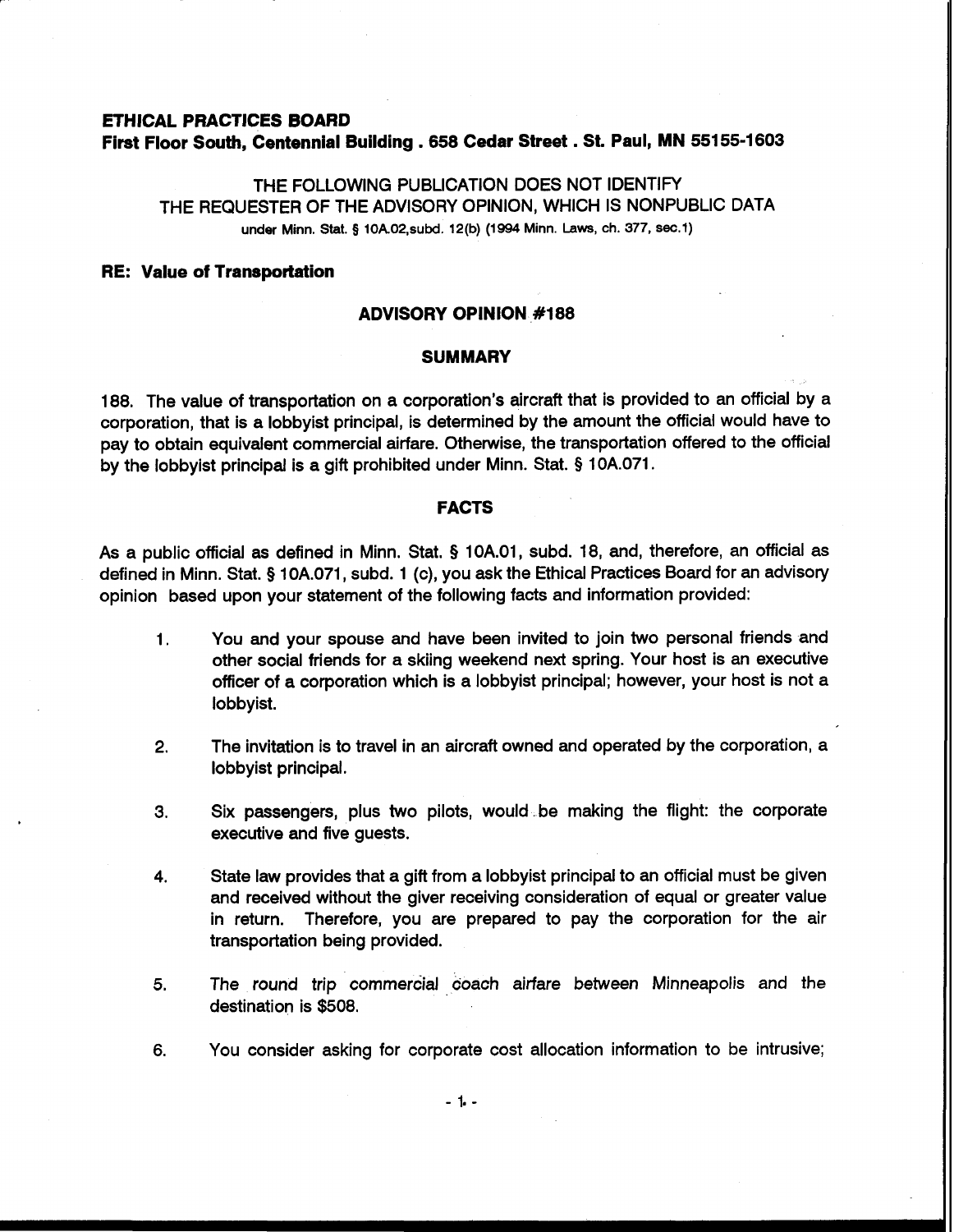however, you point out that the operating costs of flying a corporate aircraft, on a pro rata passenger basis, jet or turbo prop, would be significantly in excess of the commercial airfare.

#### **QUESTION ONE**

Is the value of the transportation being provided to you, an official, by the corporation, a lobbyist principal, determined by the equivalent commercial airfare or by the pro rata cost to the corporation in conducting the flight?

### **OPINION**

The value of the transportation is determined by what the official would pay to obtain equivalent commercial airfare. Based upon the facts presented, the payment would be most consistent if first class airfare, with no special discounts, including weekend discounts, were used as the measure of value.

# **QUESTION TWO**

Is the corporation's cost determined by its direct flight expense, its overhead allocation, aircraft depreciation, or by some combination thereof?

# **OPINION**

See response to Question One, above. Use of equivalent commercial airfare as the measure of value would eliminate inconsistencies that may result from a requirement that the corporation use any one of its cost accounting procedures to determine the value.

 $Issued: 12 - 21 - 1994$ 

...

 $\overline{\mathbf{A}}$ 

J. Holahan Jr.

John L. Holahan, Jr., Chair Ethical Practices Board

# **PERTINENT STATUTES**

Minn. Stat. **9** 1 OA.O1 DEFINITIONS provides:

Subd. 11. (a) "Lobbyist" means an individual: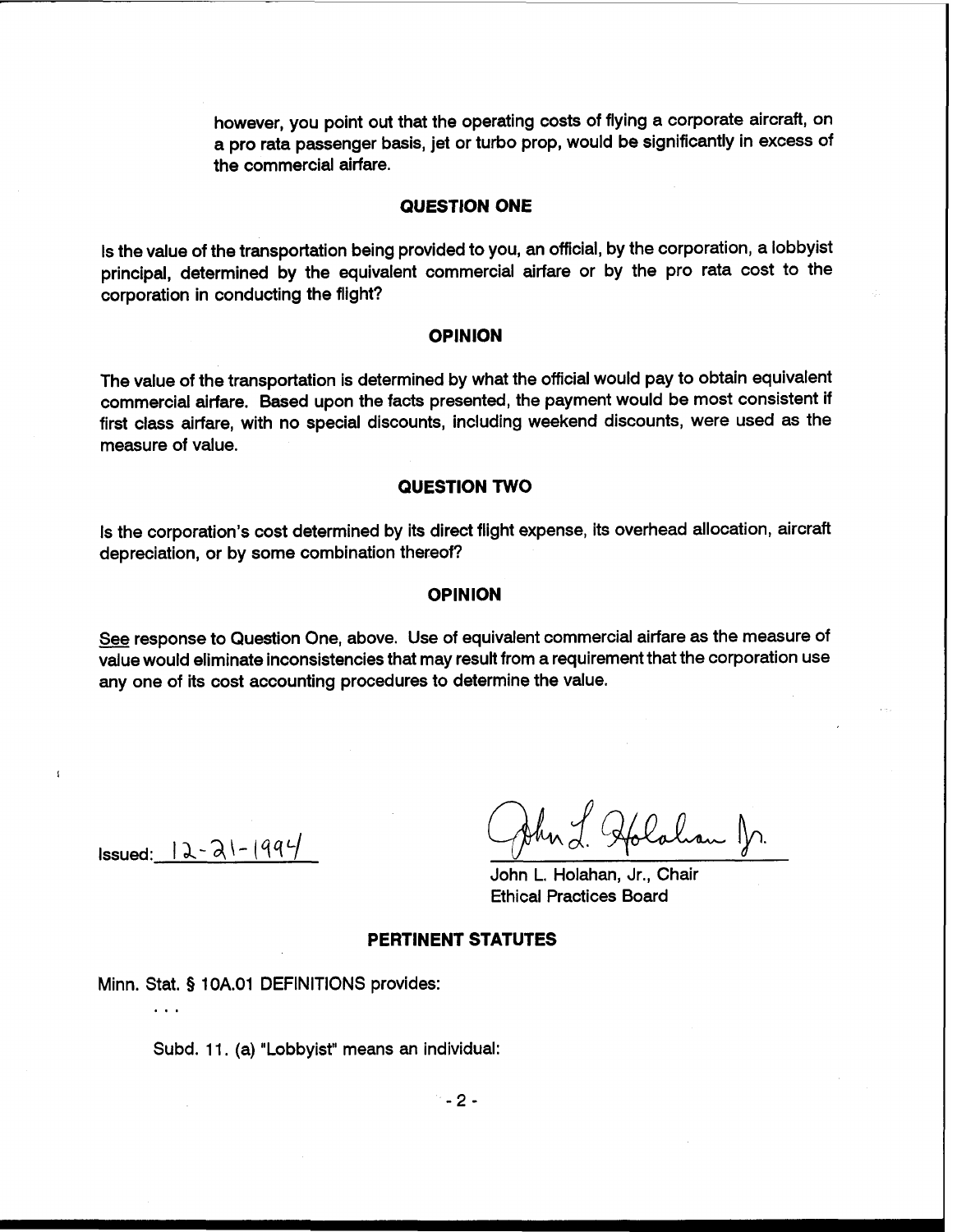(1) engaged for pay or other consideration, or authorized to spend money by another individual, association, political subdivision, or public higher education system, who spends more than five hours in any month or more than \$250, not including the individual's own travel expenses and membership dues, in any year, for the purpose of attempting to influence legislative action or administrative action, or the official action of a metropolitan governmental unit, by communicating or urging others to communicate with public or local officials.

Subd. 18. "Public official" means any:

(a) member of the legislature;

 $\mathbf{1}$ 

 $\sim 100$ 

(b) constitutional officer in the executive branch and the officer's chief administrative deputy;

(c) member, chief administrative officer or deputy chief administrative officer of a state board or commission which has at least one of the following powers: (i) the power to adopt, amend or repeal rules, or (ii) the power to adjudicate contested cases or appeals;

(d) commissioner, deputy commissioner, or assistant commissioner of any state department as designated pursuant to section 15.01 ;

(e) individual employed in the executive branch who is authorized to adopt, amend or repeal rules or adjudicate contested cases;

(f) executive director of the state board of investment;

(g) executive director of the Indian affairs intertribal board;

(h) commissioner of the iron range resources and rehabilitation board;

(i) commissioner of mediation services;

(i) deputy of any official listed in clauses (e) to (i);

(k) judge of the workers' compensation court of appeals;

(I) administrative law judge or compensation judge in the state office of administrative hearings or referee in the department of jobs and training;

(m) solicitor general or deputy, assistant or special assistant attorney general;

(n) individual employed by the legislature as secretary of the senate, chief clerk of the , house, revisor of statutes, or researcher, legislative analyst, or attorney in the office of senate counsel and research or house research;

(0) member or chief administrative officer of the metropolitan council, regional transit board, metropolitan transit commission, metropolitan waste control commission, metropolitan parks and open spaces commission, metropolitan airports commission or metropolitan sports facilities commission;

(p) the director of the racing commission, the director of the gambling control board, the director of the state lottery, and the deputy director of the state lottery;

(q) director or the division of gambling enforcement in the department of public safety;

(r) member or executive director of the higher education facilities authority; or

(s) member of the board of directors or president of the Minnesota world trade center corporation.

Subd. 28. Principal. "Principal" means an individual or association that: